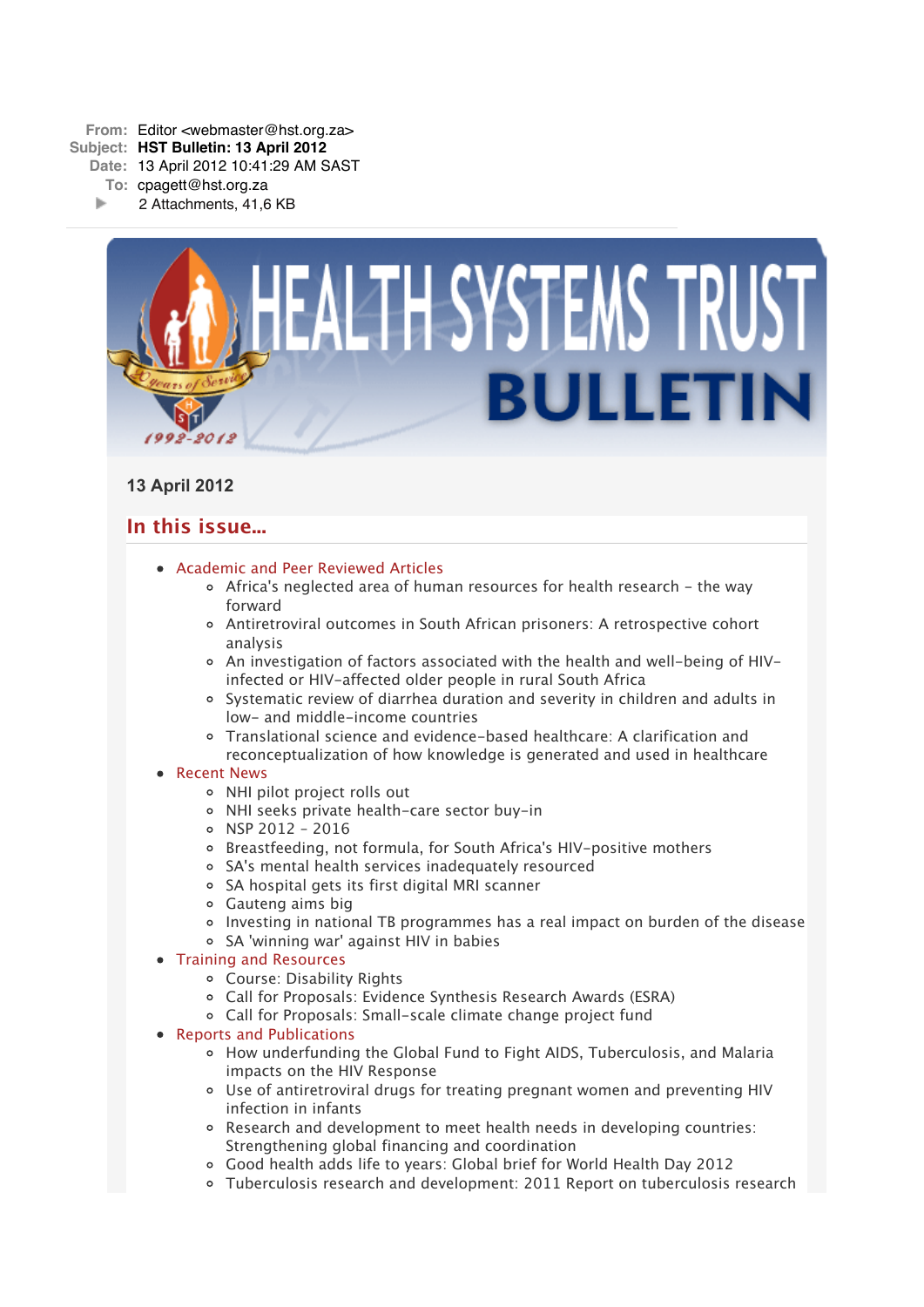- funding trends, 2005-2010 (2nd Edition)
- [Conferences](x-msg://3/#conferences)
	- [Forum 2012](x-msg://3/#C_3)
	- [3rd SA TB Conference](x-msg://3/#C_4)
	- [Third People's Health Assembly](x-msg://3/#C_5)
	- [Second Global Symposium on Health Systems Research](x-msg://3/#C_6)
- Iob Opportunities
	- [AHP African Health Placements](x-msg://3/#J_0)
	- [UN Women Knowledge Management / Monitoring and Evaluation Specialist](x-msg://3/#J_1)
	- [Director of Children's Institute \(CI\) University of Cape Town](x-msg://3/#J_2)
		- [OneVoice South Africa Facilitator](x-msg://3/#J_3)
		- [New loveLife Trust National Research and Evaluation Manager](x-msg://3/#J_4)
	- o [ActionAid International Senior Planning Advisor](x-msg://3/#J_5)

# **Academic and Peer Reviewed Articles**

### **Africa's neglected area of human resources for health research - the way forward**

*C IJsselmuiden, D L Marais, F Becerra-Posada, H Ghannem. SAMJ Vol 102, No 4 (2012). Published: 2012.*

Building the skills for doing, managing and delivering health research is essential for every country's development. Yet, human resources for health research (HRHR) are seldom considered in Africa and elsewhere. Africa's health research capacity has grown considerably, with potential to increase this growth. However, a systemic way of defining, co-ordinating and growing the HRHR needed to support health systems development is missing..[.Read More »](http://bulletin.hst.org.za//lt.php?id=K09UDFZQUgcBSlBSBUUHC1NR)

Source: [http://www.samj.org.za/index.php/samj/article/view/5377](http://bulletin.hst.org.za//lt.php?id=K09UDFZQUgcBSlBSBUUHC1NR) [Accessed: 12 April 2012]

#### **[back to top](x-msg://3/#top)**

## **Antiretroviral outcomes in South African prisoners: A retrospective cohort analysis**

*Natasha E. C. G. Davies and Alan S. Karstaedt. PLoS One. 2012; 7(3). Published: 21 March 2012.*

Little is known about antiretroviral therapy (ART) outcomes in prisoners in Africa. We conducted a retrospective review of outcomes of a large cohort of prisoners referred to a public sector, urban HIV clinic. The review included baseline characteristics, sequential CD4 cell counts and viral load results, complications and comorbidities, mortality and loss to follow-up up to 96 weeks on ART..[.Read More »](http://bulletin.hst.org.za//lt.php?id=K09UDFZQUgcDSlBSBUUHC1NR)

Source: [http://www.ncbi.nlm.nih.gov/pmc/articles/PMC3310000/?tool=pubmed \[](http://bulletin.hst.org.za//lt.php?id=K09UDFZQUgcDSlBSBUUHC1NR)Accessed: 12 April 2012]

### **[back to top](x-msg://3/#top)**

### **An investigation of factors associated with the health and well-being of HIV-infected or HIVaffected older people in rural South Africa**

*Makandwe Nyirenda, Somnath Chatterji, Jane Falkingham, Portia Mutevedzi, Victoria Hosegood, Maria Evandrou, Paul Kowal and Marie-Louise Newell. BMC Public Health 2012, 12:259. Published: 2 April 2012.*

The aim of this study was to examine correlates of health and well-being of HIV-infected older people relative to HIV-affected people in rural South Africa, defined as participants with an HIV-infected or death of an adult child due to HIV-related cause..[.Read More »](http://bulletin.hst.org.za//lt.php?id=K09UDFZQUgcESlBSBUUHC1NR)

Source: [http://www.biomedcentral.com/1471-2458/12/259/abstract](http://bulletin.hst.org.za//lt.php?id=K09UDFZQUgcESlBSBUUHC1NR) [Accessed: 12 April 2012]

## **[back to top](x-msg://3/#top)**

### **Systematic review of diarrhea duration and severity in children and adults in low- and middleincome countries**

*Laura M Lamberti, Christa L Fischer-Walker and Robert E Black. BMC Public Health 2012, 12:276. Published: 6 April 2012.*

Diarrhea is a leading cause of morbidity and mortality globally; yet the overall burden of diarrhea in terms of duration and severity has not been quantified. As improvements in treatment lead to decreases in diarrhea mortality, it is important to understand the substantial impact of diarrhea morbidity on disability among children and adults worldwide... Read More »

Source: [http://www.biomedcentral.com/1471-2458/12/276/abstract\[](http://bulletin.hst.org.za//lt.php?id=K09UDFZQUgcCSlBSBUUHC1NR)Accessed: 12 April 2012]

**[back to top](x-msg://3/#top)**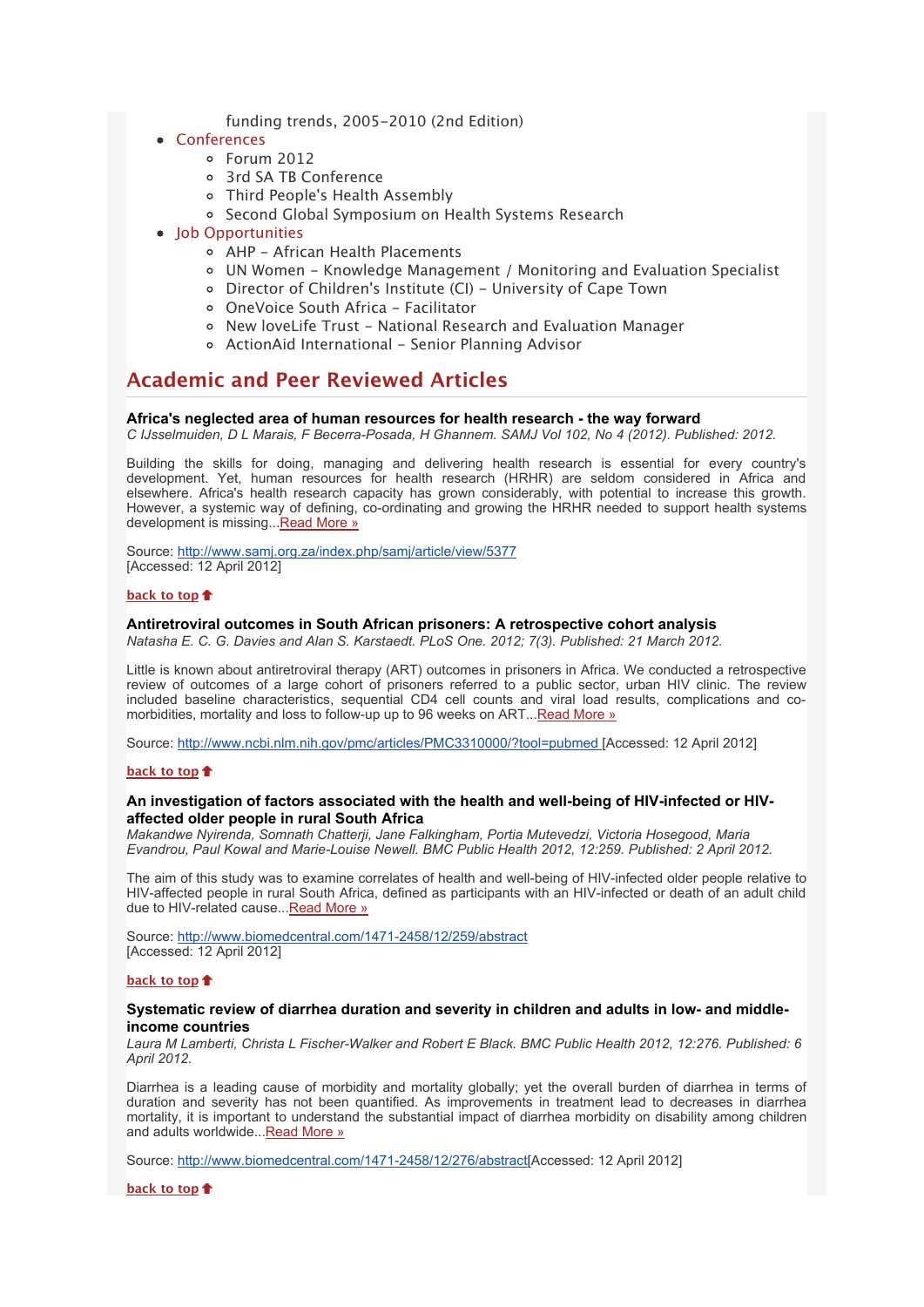## **Translational science and evidence-based healthcare: A clarification and reconceptualization of how knowledge is generated and used in healthcare**

*Alan Pearson, Zoe Jordan, and Zachary Munn. Nursing Research and Practice Volume 2012 (2012). Published: March 2012.*

The importance of basing health policy and health care practices on the best available international evidence ("evidence-based health care") and on translating knowledge or evidence into action ("translation science" or "translational research") is increasingly being emphasized across all health sectors in most countries. Evidencebased healthcare is a process that identifies policy or clinical questions and addresses these questions by generating knowledge and evidence to effectively and appropriately deliver healthcare in ways that are effective, feasible, and meaningful to specific populations, cultures, and settings..[.Read More »](http://bulletin.hst.org.za//lt.php?id=K09UDFZQUgcASlBSBUUHC1NR)

Source: [http://www.hindawi.com/journals/nrp/2012/792519/](http://bulletin.hst.org.za//lt.php?id=K09UDFZQUgcASlBSBUUHC1NR) [Accessed: 12 April 2012]

## **[back to top](x-msg://3/#top)**

**[back to top](x-msg://3/#top)**

## **Recent News**

#### **NHI pilot project rolls out**

*The New Age. Published: 2 April 2012.*

The implementation of the National Health Insurance (NHI) pilot project in 10 districts across the country has got under way with no reported problems. This begins a long process for a new system intended to benefit thousands of patients with no access to proper healthcare...[Read More »](http://bulletin.hst.org.za//lt.php?id=K09UDFZQUgcPSlBSBUUHC1NR)

Source: [http://www.thenewage.co.za/47710-1007-53-NHI\\_pilot\\_project\\_rolls\\_out](http://bulletin.hst.org.za//lt.php?id=K09UDFZQUgcOSlBSBUUHC1NR) [Accessed: 12 April 2012]

#### **[back to top](x-msg://3/#top)**

#### **NHI seeks private health-care sector buy-in**

*Financial Mail. Published: 12 April 2012.*

Details of the National Health Insurance (NHI) pilot programme have been fleshed out, and health minister Aaron Motsoaledi is working to win the buy-in of patients as well as players in the private health-care sector...[Read More »](http://bulletin.hst.org.za//lt.php?id=K09UDFZQUgQHSlBSBUUHC1NR)

Source: [http://www.fm.co.za/Article.aspx?id=169435](http://bulletin.hst.org.za//lt.php?id=K09UDFZQUgQGSlBSBUUHC1NR) [Accessed: 13 April 2012]

#### **[back to top](x-msg://3/#top)**

## **NSP 2012–2016**

*Health-e News. Published: 12 April 2012.*

Preventing new AIDS-related deaths and new HIV infections is at the heart of the new National Strategic Plan (NSP) on HIV/AIDS, TB and STIs, which came into effect at the beginning of April... [Read More »](http://bulletin.hst.org.za//lt.php?id=K09UDFZQUgQFSlBSBUUHC1NR)

Source: [http://health-e.org.za/news/article.php?uid=20033502](http://bulletin.hst.org.za//lt.php?id=K09UDFZQUgQESlBSBUUHC1NR) [Accessed: 13 April 2012]

#### **[back to top](x-msg://3/#top)**

## **Breastfeeding, not formula, for South Africa's HIV-positive mothers**

*IPS. Published: 2 April 2012.*

South Africa's nine provinces will begin phasing out provision of free formula to HIV-positive mothers and implement a new policy on breast-feeding from Sunday. But despite the clarity of the policy and its supporting data, vocal critics, including respected individuals from leading medical and academic institutions, have decried the choice..[.Read More »](http://bulletin.hst.org.za//lt.php?id=K09UDFZQUgQDSlBSBUUHC1NR)

Source: [http://ipsnews.net/news.asp?idnews=107272](http://bulletin.hst.org.za//lt.php?id=K09UDFZQUgQCSlBSBUUHC1NR) [Accessed: 12 April 2012]

#### **[back to top](x-msg://3/#top)**

**SA's mental health services inadequately resourced**

*Buanews. Published: 12 April 2012.*

Health Minister Dr Aaron Motsoaledi has acknowledged that mental health services have and continue to be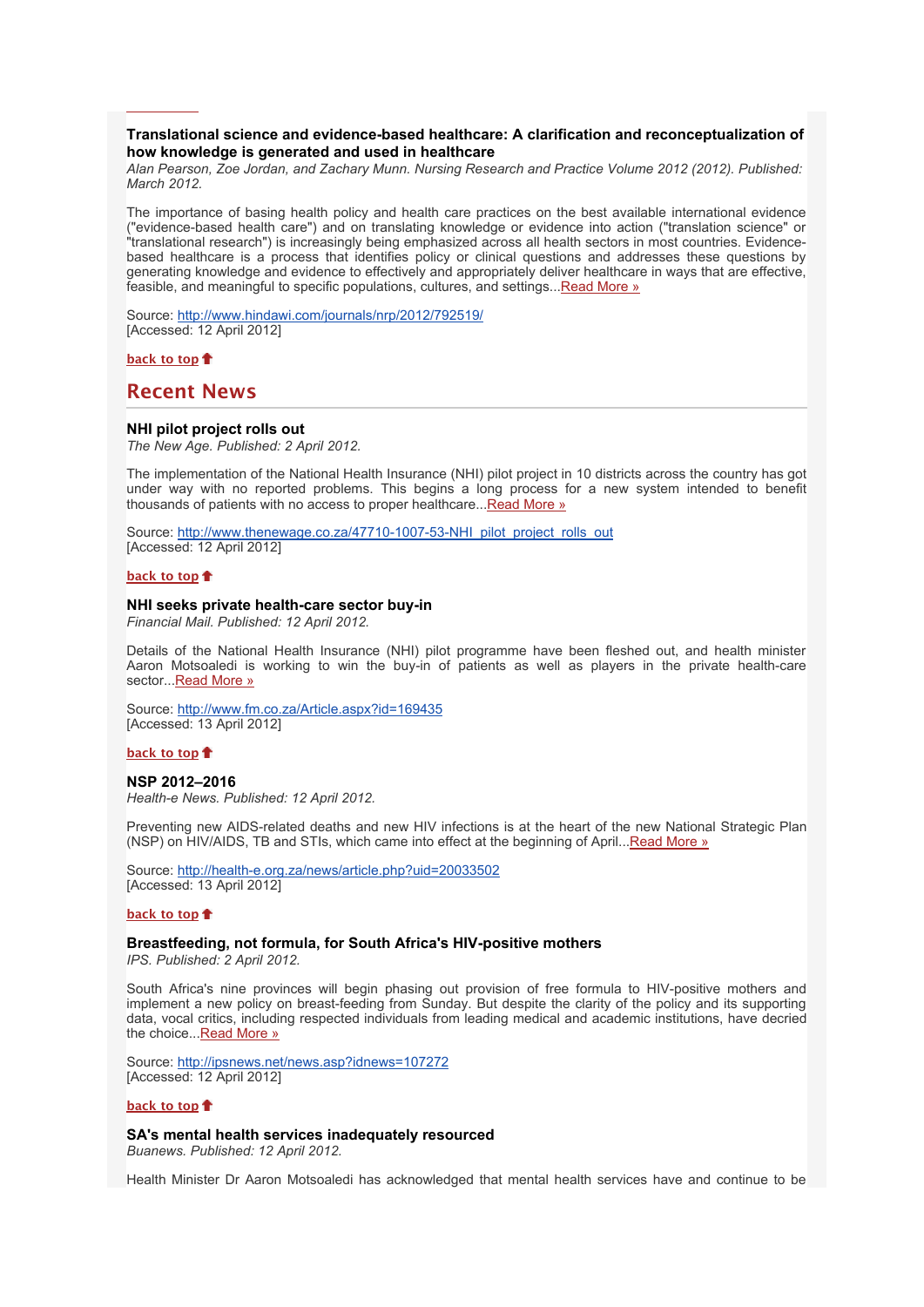inequitably distributed, fragmented and inadequately resourced and characterised by significant provincial variability in South Africa..[.Read More »](http://bulletin.hst.org.za//lt.php?id=K09UDFZQUgQBSlBSBUUHC1NR)

Source: [http://www.buanews.gov.za/news/12/12041215551001](http://bulletin.hst.org.za//lt.php?id=K09UDFZQUgQASlBSBUUHC1NR) [Accessed: 13 April 2012]

#### **[back to top](x-msg://3/#top)**

#### **SA hospital gets its first digital MRI scanner**

*The New Age. Published: 4 April 2012.*

Patients at the Little Company of Mary (LCM) Hospital can look forward to a much less traumatising experience during their next MRI scan. The new Ingenia 3.0 Tesla MRI system recently installed at the Pretoria-based hospital promises to make these scans a breeze for both doctors and patients..[.Read More »](http://bulletin.hst.org.za//lt.php?id=K09UDFZQUgQPSlBSBUUHC1NR)

Source: [http://thenewage.co.za/47947-1009-53-SA\\_hospital\\_gets\\_its\\_first\\_digital\\_MRI\\_scanner](http://bulletin.hst.org.za//lt.php?id=K09UDFZQUgQOSlBSBUUHC1NR) [Accessed: 12 April 2012]

#### **[back to top](x-msg://3/#top)**

### **Gauteng aims big**

*Health-e News. Published: 5 April 2012.*

The Gauteng Health Department aims to test 3 million people for HIV and to put almost one million people onto treatment in the new financial year. As provinces seek to align themselves with the implementation of the new National Strategic Plan (NSP) for HIV and AIDS, TB and STIs which came into effect this week, the Gauteng [Department of Health has announced that it will intensify efforts to test more people for HIV infection...Read](http://bulletin.hst.org.za//lt.php?id=K09UDFZQUgUHSlBSBUUHC1NR) More »

Source: [http://health-e.org.za/news/article.php?uid=20033500](http://bulletin.hst.org.za//lt.php?id=K09UDFZQUgMBSlBSBUUHC1NR) [Accessed: 12 April 2012]

#### **[back to top](x-msg://3/#top)**

#### **Investing in national TB programmes has a real impact on burden of the disease**

*Aidsmap. Published: 5 April 2012.*

Investment in national tuberculosis (TB) programmes improves TB detection rates, a study published in a special supplement of the Journal of Infectious Diseases shows. Investigators found that each additional \$1 per capita increase in the funding of national TB programmes boosted TB detection rates in the following year by 2%...[Read More »](http://bulletin.hst.org.za//lt.php?id=K09UDFZQUgUGSlBSBUUHC1NR)

[Source: http://www.aidsmap.com/Investing-in-national-TB-programmes-has-a-real-impact-on-burden-of-the](http://bulletin.hst.org.za//lt.php?id=K09UDFZQUgUFSlBSBUUHC1NR)disease/page/2301012/ [Accessed: 12 April 2012]

#### **[back to top](x-msg://3/#top)**

## **SA 'winning war' against HIV in babies**

*Times Live. Published: 2 April 2012.*

The rate of HIV infection in newborn babies has fallen by more than half in Gauteng, the provincial department of health said yesterday. "The Gauteng department of health has reduced the number of infection in babies by more than half, from 11.6% to 2.3% through implementation of health services for pregnant women," said spokesman Simon Zwane..[.Read More »](http://bulletin.hst.org.za//lt.php?id=K09UDFZQUgUESlBSBUUHC1NR)

Source: [http://www.timeslive.co.za/local/2012/04/02/sa-winning-war-against-hiv-in-babies](http://bulletin.hst.org.za//lt.php?id=K09UDFZQUgUDSlBSBUUHC1NR) [Accessed: 12 April 2012]

### **[back to top](x-msg://3/#top)**

# **Training and Resources**

## **Course: Disability Rights**

*Centre for Human Rights Course Dates: 7-11 May 2012. Venue: Graduate Centre, University of Pretoria Main Campus*

The CHR is conducting a course on Disability Rights from 7-11 May 2012 in Pretoria. This course aims to achieve the following:

- Provide an overview and explore a critical understanding of international, regional and domestic law on disability rights relevant to Africa, and develop an understanding of the limits of the law;
- Promote awareness of disability as a human rights issue and as part of human diversity;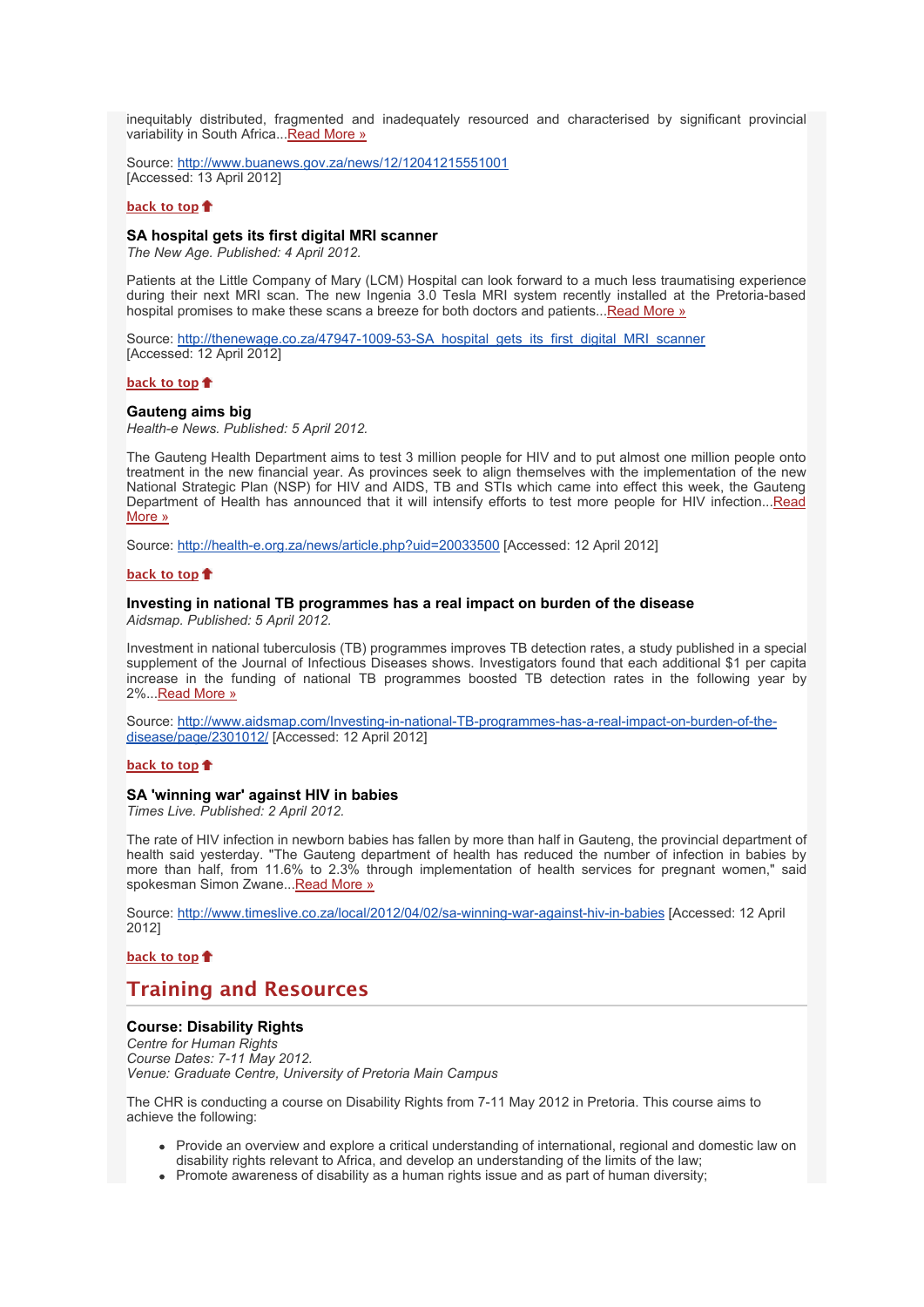- Encourage critical responses to the existing law by developing alternative conceptions and theories, with reference to comparative legal norms and jurisprudence;
- Develop skills and competence to advocate for legal and policy change and improved implementation of disability rights; and
- Develop skills to undertake comparative research on disability rights in Africa.

#### [Click here for more information»](http://bulletin.hst.org.za//lt.php?id=K09UDFZQUgUCSlBSBUUHC1NR)

#### **[back to top](x-msg://3/#top)**

#### **Call for Proposals: Evidence Synthesis Research Awards (ESRA)**

*ESRC-DFID Joint Scheme for Research on International Development. Dealine: 20 April 2012.*

ESRC and DFID are pleased to welcome applications to review and synthesise the research that has been funded under the ESRC-DFID Joint Scheme for Research on International Development (Poverty Alleviation) on the themes of social protection and food security. [Click here for more information»](http://bulletin.hst.org.za//lt.php?id=K09UDFZQUgUBSlBSBUUHC1NR)

#### **[back to top](x-msg://3/#top)**

#### **Call for Proposals: Small-scale climate change project fund**

*The Environmental, Climate and Energy Department of the German Embassy. Dealine: 4 May 2012.*

The Environmental, Climate and Energy Department of the German Embassy Pretoria is pleased to announce a new, small-scale project fund aimed at combating climate change and its effects. It is available mainly to South [African Organizations. Applicants may request financial support of up to 25,000 Euro.. Click here for more](http://bulletin.hst.org.za//lt.php?id=K09UDFZQUgUASlBSBUUHC1NR) information»

#### **[back to top](x-msg://3/#top)**

# **Reports and Publications**

## **How underfunding the Global Fund to Fight AIDS, Tuberculosis, and Malaria impacts on the HIV Response**

*International HIV/AIDS Alliance. Published: 2012.*

This report draws on recently collected field data from numerous countries where the International HIV/AIDS Alliance operates to explain why the funding crisis requires urgent action on the part of Global Fund donors and all other stakeholders. [Click Here »](http://bulletin.hst.org.za//lt.php?id=K09UDFZQUgUPSlBSBUUHC1NR)

### **[back to top](x-msg://3/#top)**

## **Use of antiretroviral drugs for treating pregnant women and preventing HIV infection in infants** *World Health Organization. Published: 2012.*

Recent developments suggest that substantial clinical and programmatic advantages can come from adopting a single, universal regimen both to treat HIV-infected pregnant women and to prevent mother-to-child transmission of HIV.. [Click Here»](http://bulletin.hst.org.za//lt.php?id=K09UDFZQUgUOSlBSBUUHC1NR)

#### **[back to top](x-msg://3/#top)**

## **Research and development to meet health needs in developing countries: Strengthening global financing and coordination**

*World Health Organization. Published: 2012.*

The Consultative Expert Working Group on Research and Development: Financing and Coordination (CEWG) has called for increased global commitment to funding and coordinating health research to meet the specific needs of developing countries. [Click Here»](http://bulletin.hst.org.za//lt.php?id=K09UDFZQUgIHSlBSBUUHC1NR)

### **[back to top](x-msg://3/#top)**

## **Good health adds life to years: Global brief for World Health Day 2012**

*World Health Organization. Published: 2012.*

This global brief looks at existing health data and draws on some exciting new work to help us better understand the needs of older people and identify actions we can all take. [Click Here»](http://bulletin.hst.org.za//lt.php?id=K09UDFZQUgIGSlBSBUUHC1NR)

#### **[back to top](x-msg://3/#top)**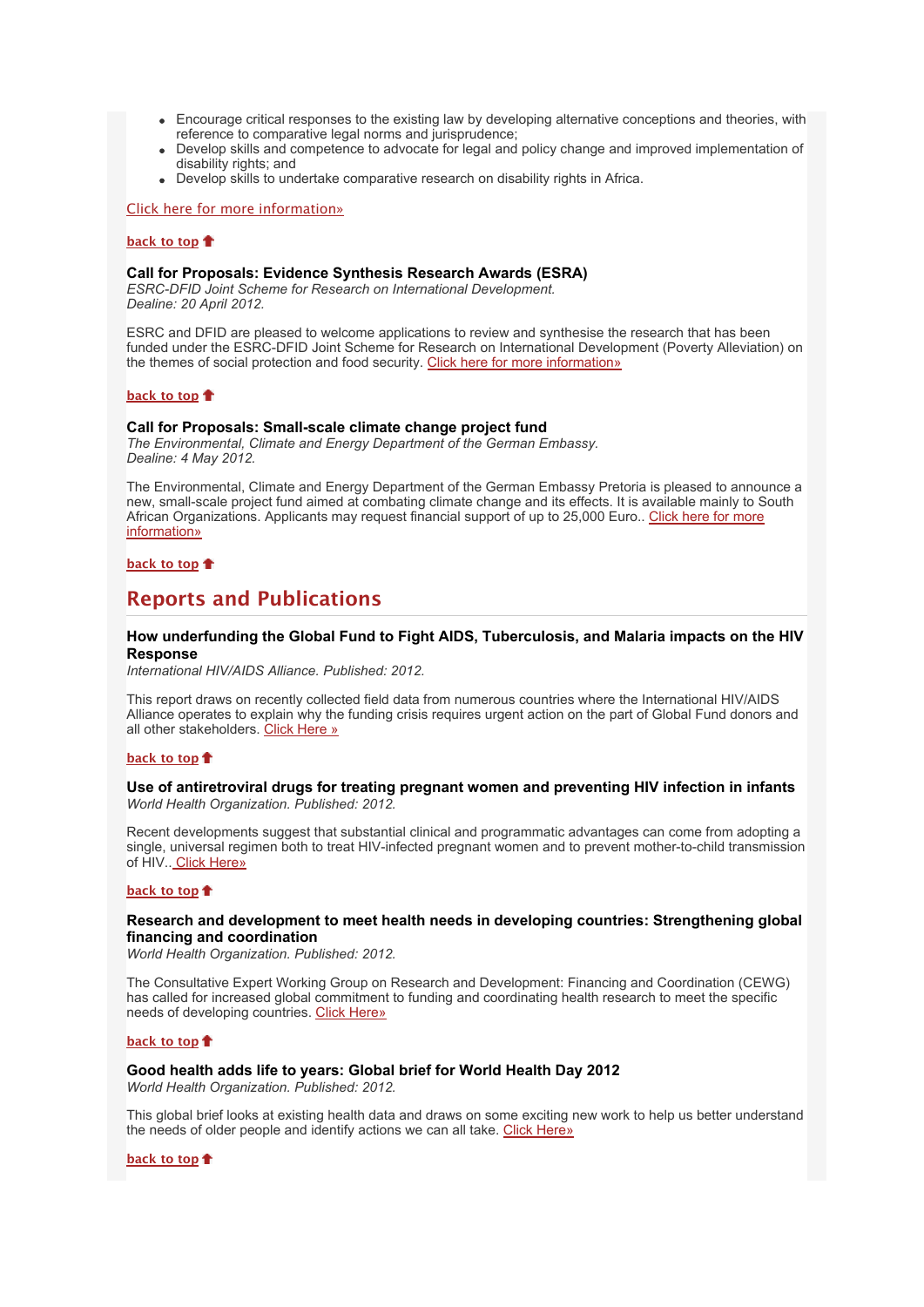## **Tuberculosis research and development: 2011 Report on tuberculosis research funding trends, 2005-2010 (2nd Edition)**

*Treatment Action Group (TAG). Published: 2012.*

This is the 2nd Edition of the Treatment Action Group and Stop TB Partnership's 2011 report on funding trends for tuberculosis (TB) research and development (R&D) from the baseline year 2005 through 2010, the last year for which full data is available. [Click Here»](http://bulletin.hst.org.za//lt.php?id=K09UDFZQUgIFSlBSBUUHC1NR)

### **[back to top](x-msg://3/#top)**

## **Conferences**

#### **Forum 2012**

*When: 24-26 April 2012 Venue:Cape Town International Convention Centre (CTICC), Cape Town, South Africa URL: [http://www.forum2012.org/](http://bulletin.hst.org.za//lt.php?id=K09UDFZQUgIESlBSBUUHC1NR)*

Forum 2012 is the beginning of an exciting new series of the well-known and respected Global Forum for Health Research meetings. Under the theme of "Beyond Aid... Research and Innovation as key drivers for Health, Equity and Development", COHRED and the Global Forum for Health Research will focus on potentials, solutions, and developing capacities –specifically in low- and middle-income countries and emerging economies.

#### **[back to top](x-msg://3/#top)**

### **3rd SA TB Conference**

*When: 12-15 June 2012 Venue: ICC, Durban, South Africa URL: [http://www.tbconference.co.za/](http://bulletin.hst.org.za//lt.php?id=K09UDFZQUgIDSlBSBUUHC1NR)*

The 3rd TB Conference will build on the momentum of the previous TB conferences and give communities an opportunity to assess progress towards reaching TB/HIV targets. Thus, giving meaning to the theme for the 2012 TB Conference: "Reaching the target".

#### **[back to top](x-msg://3/#top)**

## **Third People's Health Assembly**

*When: 6-11 July 2012 Venue: University of the Western Cape, Cape Town, South Africa URL: [http://www.phmovement.org/en/pha3](http://bulletin.hst.org.za//lt.php?id=K09UDFZQUgICSlBSBUUHC1NR)*

The People's Health Assembly (PHA), organised by the People's Health Movement (PHM), is a global event bringing together health activists from across the world to share experiences, analyse global health situation, develop civil society positions and to develop strategies which promote health for all.

#### **[back to top](x-msg://3/#top)**

#### **Second Global Symposium on Health Systems Research**

*When: 31 October-3 November 2012 Where: Beijing, People's Republic of China URL: [http://www.hsr-symposium.org](http://bulletin.hst.org.za//lt.php?id=K09UDFZQUgIBSlBSBUUHC1NR)*

The Second Global Symposium on Health Systems Research call for abstracts is now open. The Symposium will focus on the science to accelerate universal health coverage around the world. It will cover three main themes: Knowledge Translation, State-of-the-Art Health Systems Research, and Health Systems Research Methodologies.

#### **[back to top](x-msg://3/#top)**

# **Job Opportunities**

### **AHP - African Health Placements**

AHP is a not-for-profit project that aims to support the recruitment and retention of healthcare workers in South Africa. AHP is focused on assisting healthcare professionals make the right choice for their future in South Africa. No placement fees are charged.

The following positions with AHP are currently available:

Please view the website for more details [http://www.ahp.org.za](http://bulletin.hst.org.za//lt.php?id=K09UDFZQUgIASlBSBUUHC1NR) or contact on 011 328 1300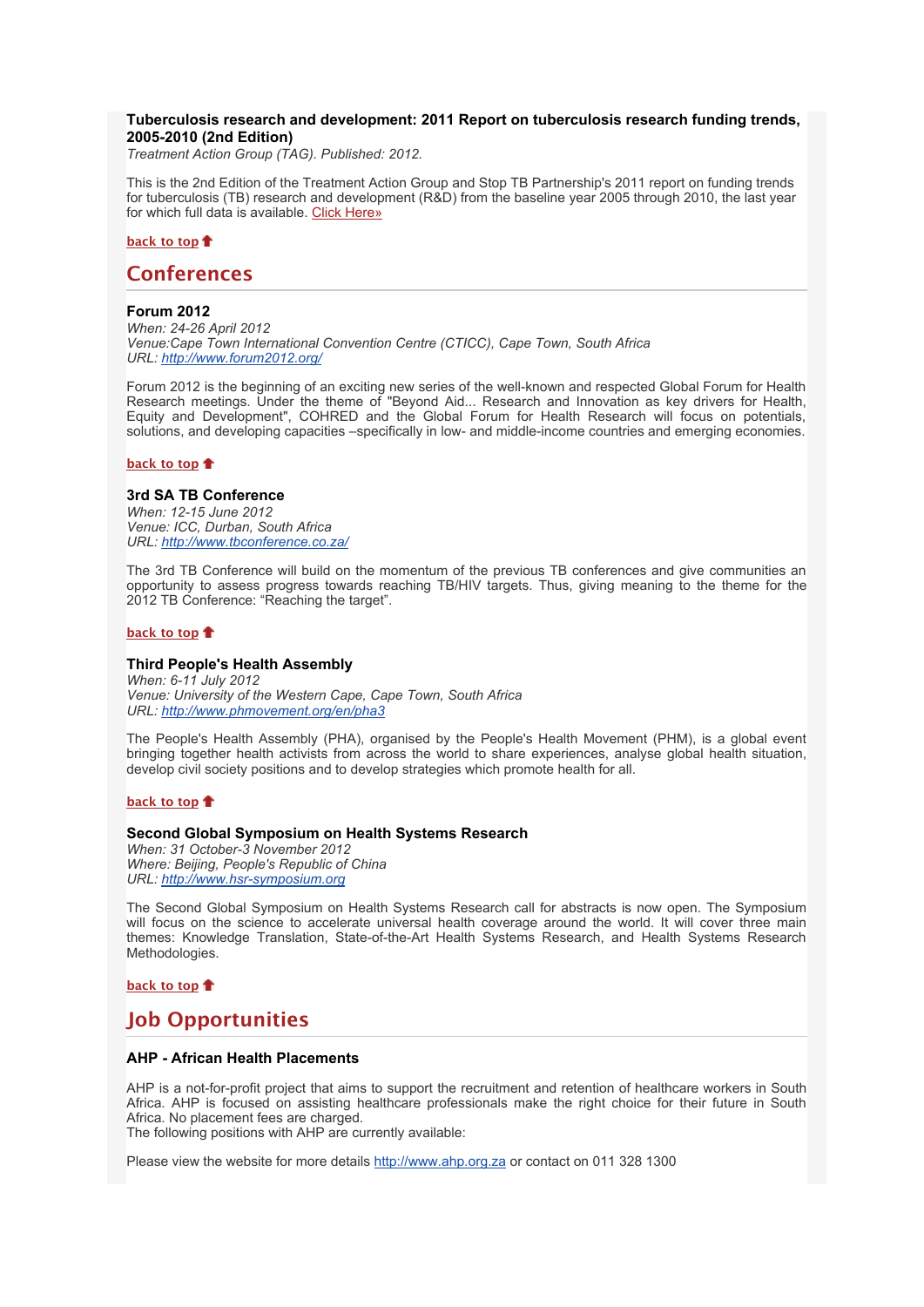#### **[back to top](x-msg://3/#top)**

### **Knowledge Management / Monitoring and Evaluation Specialist**

*UN Women Closing date: 15 April 2012*

UN Women seeks to appoint a Knowledge Management/Monitoring and Evaluation Specialist, based in Sunninghill, Johannesburg.

Please view our website for more details [http://www.hst.org.za/content/knowledge-management-monitoring-and-evaluation-specialist](http://bulletin.hst.org.za//lt.php?id=K09UDFZQUgIPSlBSBUUHC1NR)

#### **Director of the Children's Institute (CI)**

*University of Cape Town Closing date: 16 April 2012*

The University of Cape Town invites applications for the post of Director of the Children's Institute (CI) at the level of Associate Professor or Professor.

Please view our website for more details [http://www.hst.org.za/content/director-0](http://bulletin.hst.org.za//lt.php?id=K09UDFZQUgIOSlBSBUUHC1NR)

#### **Facilitator**

*OneVoice South Africa Closing date: 16 April 2012*

OneVoice South Africa seeks to appoint a Facilitator, based at Ndwedwe schools in Durban, KwaZulu-Natal.

Please view our website for more details [http://www.hst.org.za/content/facilitator](http://bulletin.hst.org.za//lt.php?id=K09UDFZQUgMHSlBSBUUHC1NR)

#### **National Research and Evaluation Manager**

*New loveLife Trust Closing date: 16 April 2012*

The New loveLife Trust seeks to appoint a National Research and Evaluation Manager, based in Johannesburg.

Please view our website for more details [http://www.hst.org.za/content/national-research-and-evaluation-manager](http://bulletin.hst.org.za//lt.php?id=K09UDFZQUgMGSlBSBUUHC1NR)

#### **Senior Planning Advisor**

*ActionAid International Closing date: 18 April 2012*

ActionAid International seeks to appoint a Senior Planning Advisor, based preferably in Johannesburg.

Please view our website for more details [http://www.hst.org.za/content/senior-planning-advisor](http://bulletin.hst.org.za//lt.php?id=K09UDFZQUgMFSlBSBUUHC1NR)

> [Forward this email](http://bulletin.hst.org.za//lt.php?id=K09UDFZQUgMESlBSBUUHC1NR) to a friend. Not interested anymore? [Unsubscribe.](http://bulletin.hst.org.za//lt.php?id=K09UDFZQUgMDSlBSBUUHC1NR) Health Systems Trust PO Box 808, Durban, 4000 Tel: 031 266 9090 Fax: 031 266 9199 Email: editor@hst.org.za

## Copyright and Disclaimer

The copyright in the compilation of this bulletin, its name and logo is owned by the Health Systems Trust. You may not reproduce this bulletin, or its name or the Health Systems Trust's logo or its trademarks including those of any other third party that appears in this bulletin, in any form, or for commercial purposes or for purposes of advertising, publicity, promotion, or in any other manner implying their endorsement, sponsorship of, or affiliation with any product or service, without the Health Systems Trust's prior express written permission. All information in this bulletin is provided in good faith but is relied upon entirely at your own risk. By making use of this bulletin and its information you agree to indemnify the Health Systems Trust, its Board of Trustees, Employees and Service Providers from all liability arising from its use.